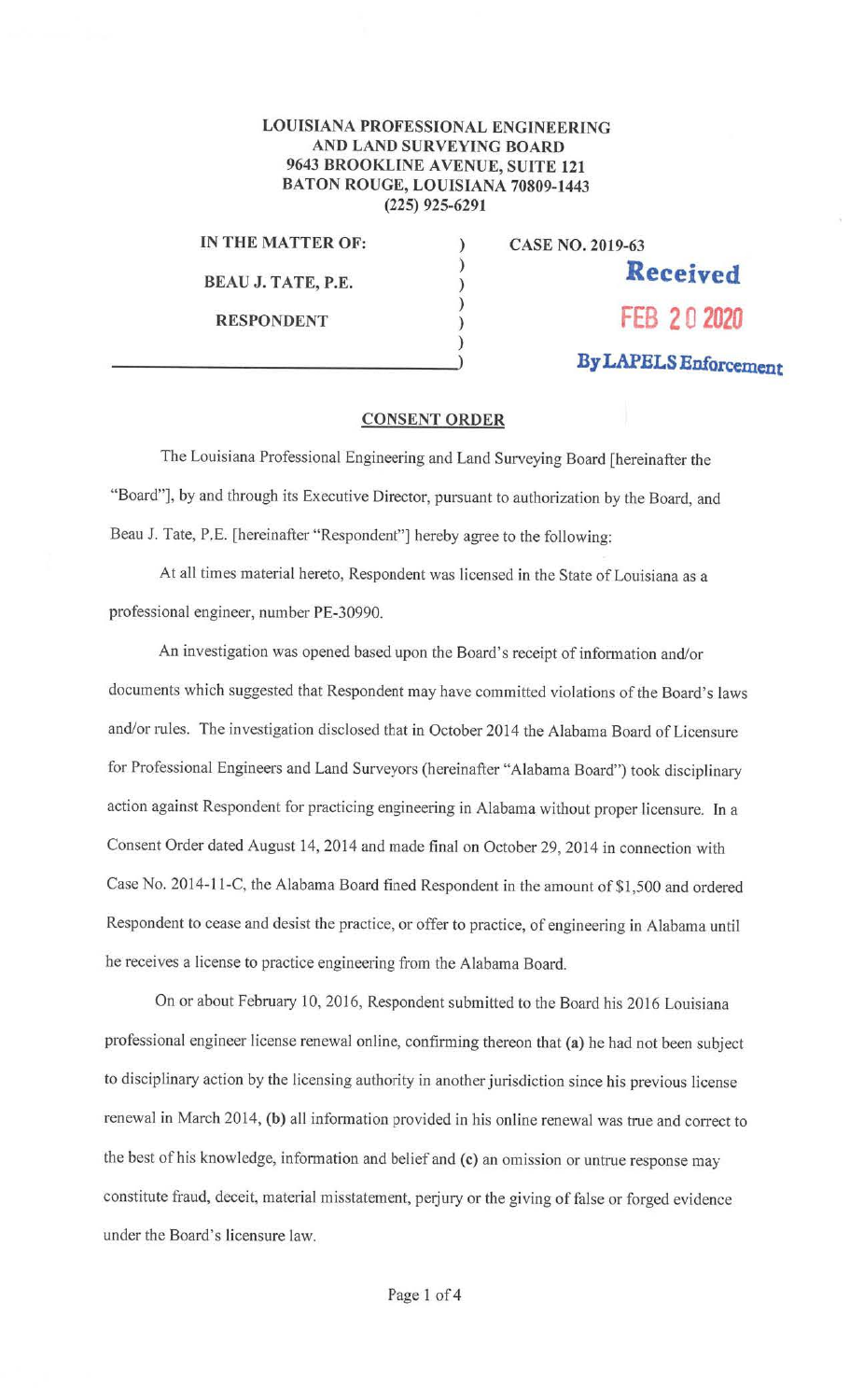La. R.S. 37:698(A)(l) prohibits licensees from committing any fraud, deceit, material misstatement or perjury, or the giving of any false or forged evidence, in applying for a renewal license with the Board. La. R.S. 37:698(H) permits the Board to take disciplinary action against persons who violate La. R.S. 37:698(A)(l), upon a finding of guilt following the preferral of charges, notice and hearing and a majority vote of its entire membership authorized to participate in the proceeding. La. R.S.  $37:698(A)(1)$  and La. R.S.  $37:698(H)$  were in effect at all times material hereto.

It is undisputed that **(a)** at all times material hereto Respondent was licensed in Louisiana as a professional engineer, **(b)** in October 2014 Respondent was subject to disciplinary action by the licensing authority in another jurisdiction and **(c)** on or about February 10, 2016 Respondent falsely stated on his Louisiana professional engineer license renewal online that he had not been subject to disciplinary action by the licensing authority in another jurisdiction since his previous license renewal in March 2014.

By letter dated February 11, 2020, the Board gave notice to Respondent that it was considering the preferral of charges against Respondent on the grounds that Respondent may have violated La. R.S. 37:698(A)(1), relative to fraud, deceit, material misstatement or perjury, or the giving of any false or forged evidence, in applying for a renewal license with the Board.

Wishing to dispense with the need for further disciplinary action and to conclude the instant proceeding without further delay and expense, for the purpose of this proceeding only, Respondent and the Board do hereby enter into this Consent Order, in which Respondent of his own free will consents to the issuance of a Consent Order by the Board, wherein Respondent agrees to **(a)** pay a fine of One Thousand and No/100 (\$1 ,000.00) Dollars, **(b)** pay administrative costs of Five Hundred Twenty One and 04/100 (\$521.04) Dollars, **(c)** successfully complete the Board's online Louisiana Laws and Rules Quiz, **(d)** successfully complete the Board's online Louisiana Professionalism and Ethics Quiz, **(e)** the immediate suspension of his Louisiana professional engineer license if he fails to comply with any portion of this Consent Order, with said suspension continuing until he so complies, and (f) the publication of this Consent Order on the Board's website and a summary of this matter in the Board's official journal, the *Louisiana Engineer and Surveyor Journal,* and the reporting of this matter to the National Council of Examiners for Engineering and Surveying (NCEES), identifying Respondent by name.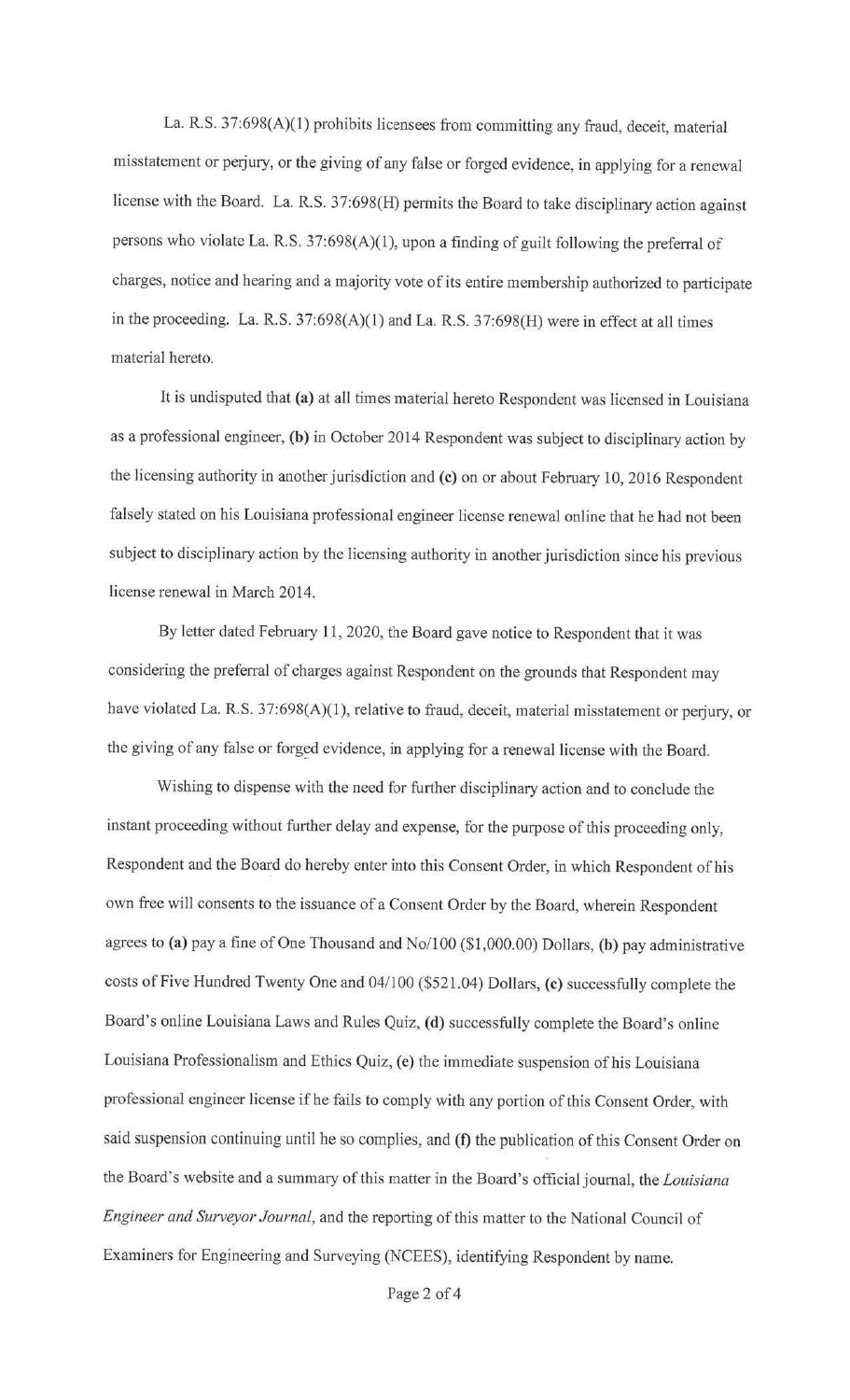Respondent admits that his conduct as set forth above constitutes violations of the above referenced laws and/or rules as stated herein. Respondent acknowledges awareness of said laws and/or rules and states that he will comply with all applicable laws and rules henceforth. Respondent has been advised of his right to an informal conference, to be represented by counsel before the Board and/or to appear at any hearing personally or by counsel and present witnesses and evidence in his own behalf, he hereby waives this right and his right to appeal, and he states affirmatively that he has been afforded all administrative remedies due him under the law. Respondent further acknowledges awareness of the fact that the signed original of this Consent Order will remain in the custody of the Board as a public record and will be made available for public inspection and copying upon request.

Therefore, in consideration of the foregoing and by signing this Consent Order, Respondent does hereby waive his right to an informal conference, to a hearing before the Board, to the presenting of evidence and witnesses on his behalf, to Findings of Fact and Conclusions of Law in this case, and to judicial review of this Consent Order.

Respondent hereby represents that (a) he fully understands the meaning and intent of this Consent Order, including but not limited to its final and binding effect, (b) he has voluntarily entered into this Consent Order and that no other promise or agreement of any kind has been made to or with it by any person whatsoever to cause the execution of this instrument and (c) the sanctions set fotth in this Consent Order do not prevent the Board from taking further disciplinary or enforcement action against Respondent on matters not specifically addressed in this Consent Order.

WHEREFORE, the Louisiana Professional Engineering and Land Surveying Board and Respondent agree that:

1. Respondent shall pay a fine of One Thousand and No/100 (\$1,000.00) Dollars, which shall be tendered to the Board by certified check payable to the Board, due upon the signing of this Consent Order; and

2. Respondent shall pay administrative costs of Five Hundred Twenty One and 04/100 (\$521.04) Dollars, which shall be tendered to the Board by certified check payable to the Board, due upon the signing of this Consent Order; and